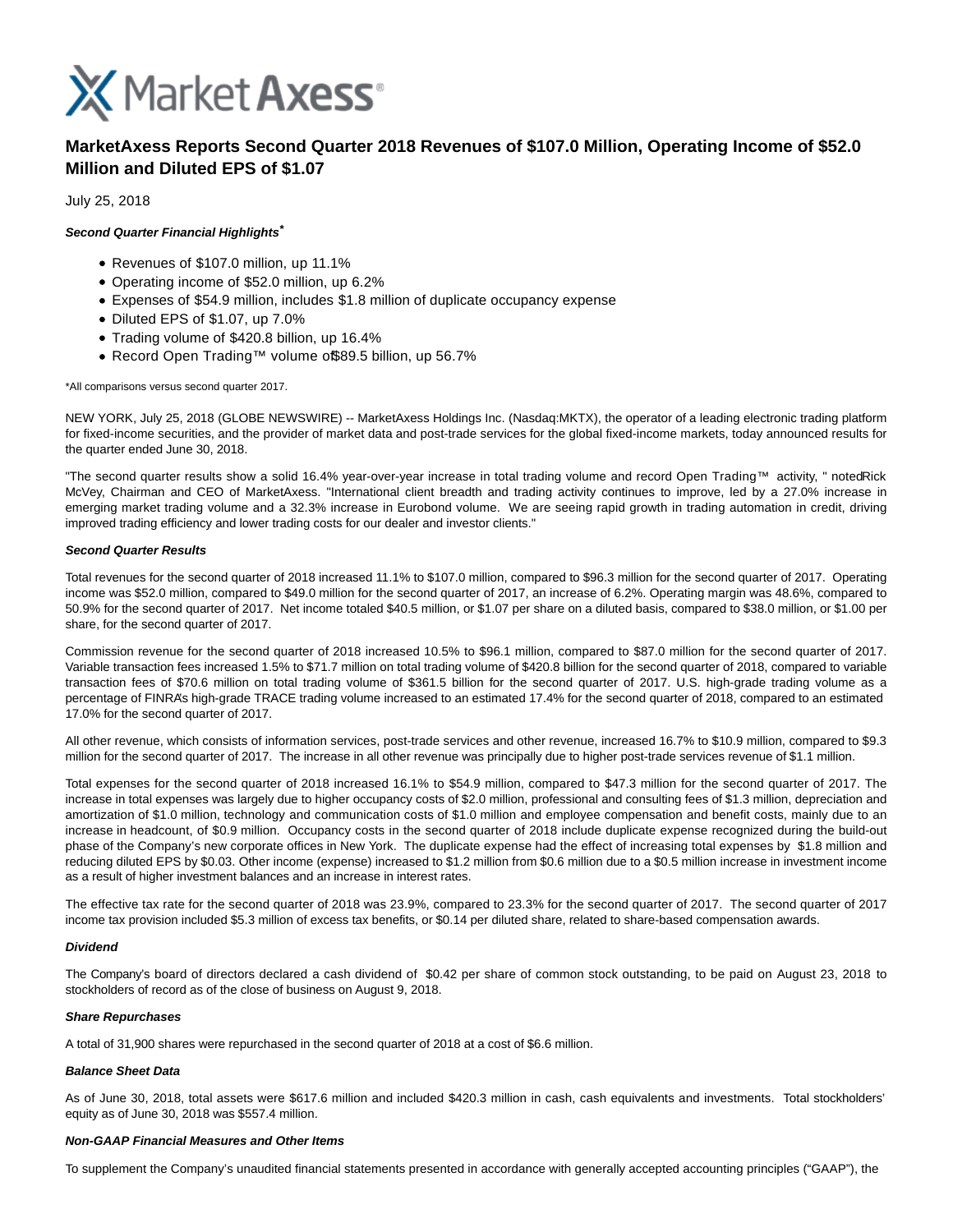Company uses certain non-GAAP measures of financial performance, including earnings before interest, taxes, depreciation and amortization ("EBITDA") and free cash flow. The Company believes that these non-GAAP financial measures, when taken into consideration with the corresponding GAAP financial measures, are important in understanding the Company's operating results. See the attached schedule for a reconciliation of GAAP net income to EBITDA and GAAP cash flow from operating activities to free cash flow.

#### **Webcast and Conference Call Information**

Richard M. McVey, Chairman and Chief Executive Officer, and Antonio L. DeLise, Chief Financial Officer, will host a conference call to discuss the Company's financial results and outlook on Wednesday, July 25, 2018, at 10:00 a.m. Eastern time. To access the conference call, please dial 855-425-4206 (U.S.) or 484-756-4249 (international). The Company will also host a live audio Webcast of the conference call on the Investor Relations section of the Company's website at [http://investor.marketaxess.com.](https://www.globenewswire.com/Tracker?data=sKNouurp7BraPczkvJH6So_nHB1-qA4KbuYD3GYG9TP8Pf9SFWyig95_HG6wzVdgchMFe1uM3D3_R5spvBhhVeaM2jYtkiH0zHD20YbkpeDXIpVacctus9McNjD-Muyu) A replay of the call will be made available by dialing 855-859-2056 (U.S.) or 404-537-3406 (international) for one week after the announcement. The passcode for replay callers is 6958779. The Webcast will also be archived on [http://investor.marketaxess.com f](https://www.globenewswire.com/Tracker?data=sKNouurp7BraPczkvJH6So_nHB1-qA4KbuYD3GYG9TMlCjoKVvD6UBEakTuGPG7PLqep4PujGGLwjyGp9XyuEhzKZB-oKxQfyIMZyTftLe1OnZCwxq7FFoT1ISHb6C2O)or 90 days following the announcement.

#### **About MarketAxess**

MarketAxess operates a leading electronic trading platform that enables fixed-income market participants to efficiently trade corporate bonds and other types of fixed-income instruments using MarketAxess' patented trading technology. Over 1,400 institutional investor and broker-dealer firms are active users of the MarketAxess trading platform, accessing global liquidity in U.S. high-grade corporate bonds, emerging markets and high-yield bonds, European bonds, U.S. agency bonds, municipal bonds, credit default swaps and other fixed-income securities. MarketAxess also offers a number of trading-related products and services, including: market data to assist clients with trading decisions; connectivity solutions that facilitate straight-through processing; technology services to optimize trading environments; and execution services for exchange-traded fund managers and other clients. Through its Trax® division, MarketAxess also offers a range of pre- and post-trade services, including trade matching, regulatory transaction reporting and market and reference data, across a range of fixed-income products. Trax is the trading name of Xtrakter Ltd., a MarketAxess group company.

MarketAxess maintains its headquarters in New York and has offices in London, Boston, Chicago, Los Angeles, Miami, Salt Lake City, San Francisco, São Paulo, Hong Kong and Singapore. For more information, please visi[t www.marketaxess.com.](https://www.globenewswire.com/Tracker?data=NiZ6NwO0sMDg-g-THhbccRMw7VleU1xt73bhyCuTygLlYo-Tg-kpGXI7xhSS7vbpHV4TzVZvRddj8soT4TpljWJSgcQh4Lv_gYnaBhXSbk8=)

#### **Cautionary Note Regarding Forward-Looking Statements**

This press release may contain forward-looking statements, including statements about the outlook and prospects for Company and industry growth, as well as statements about the Company's future financial and operating performance. These and other statements that relate to future results and events are based on MarketAxess' current expectations. The Company's actual results in future periods may differ materially from those currently expected or desired because of a number of risks and uncertainties, including: the volatility of financial services markets generally; the level of trading volume transacted on the MarketAxess platform; the absolute level and direction of interest rates and the corresponding volatility in the corporate fixed-income market; the level and intensity of competition in the fixed-income electronic trading industry and the pricing pressures that may result; the variability of our growth rate; the rapidly evolving nature of the electronic financial services industry; our ability to introduce new fee plans and our clients' response; our exposure to risks resulting from non-performance by counterparties to transactions executed between our clients in which we act as an intermediary in matched principal trades; our dependence on our broker-dealer clients; the loss of any of our significant institutional investor clients; our ability to develop new products and offerings and the market's acceptance of those products; the effect of rapid market or technological changes on us and the users of our technology; our ability to successfully maintain the integrity of our trading platform and our response to system failures, capacity constraints and business interruptions; our vulnerability to cyber security risks; our ability to protect our intellectual property rights or technology and defend against intellectual property infringement or other claims; our ability to enter into strategic alliances and to acquire other businesses and successfully integrate them with our business; our ability to comply with new laws, rules and regulations both domestically and internationally; our ability to maintain effective compliance and risk management methods; the strain of growth initiatives on management and other resources; our future capital needs and our ability to obtain capital when needed; limitations on our operating flexibility contained in our credit agreement; and other factors. The Company undertakes no obligation to update any forward-looking statements, whether as a result of new information, future events or otherwise. More information about these and other factors affecting MarketAxess' business and prospects is contained in MarketAxess' periodic filings with the Securities and Exchange Commission and can be accessed at [www.marketaxess.com.](https://www.globenewswire.com/Tracker?data=NiZ6NwO0sMDg-g-THhbccZVseDuhyybsZ-ziBIB2bLsVRujyipEEkpswQwSVGmlkq6uU8JGtcX_vAwsVLIhqx4UChKLZJDCSixEGMKvouOo=)

#### **Media and Investor Relations Contacts:**

| Tony DeLise               | <b>William McBride</b> |
|---------------------------|------------------------|
| MarketAxess Holdings Inc. | <b>RF</b> IBinder      |
| +1-212-813-6017           | +1-917-239-6726        |

Mary Sedarat MarketAxess Holdings Inc. +1-212-813-6226

> **MarketAxess Holdings Inc. Consolidated Statements of Operations**

> > **Three Months Ended Six Months Ended June 30, June 30, 2018 2017 2018 2017**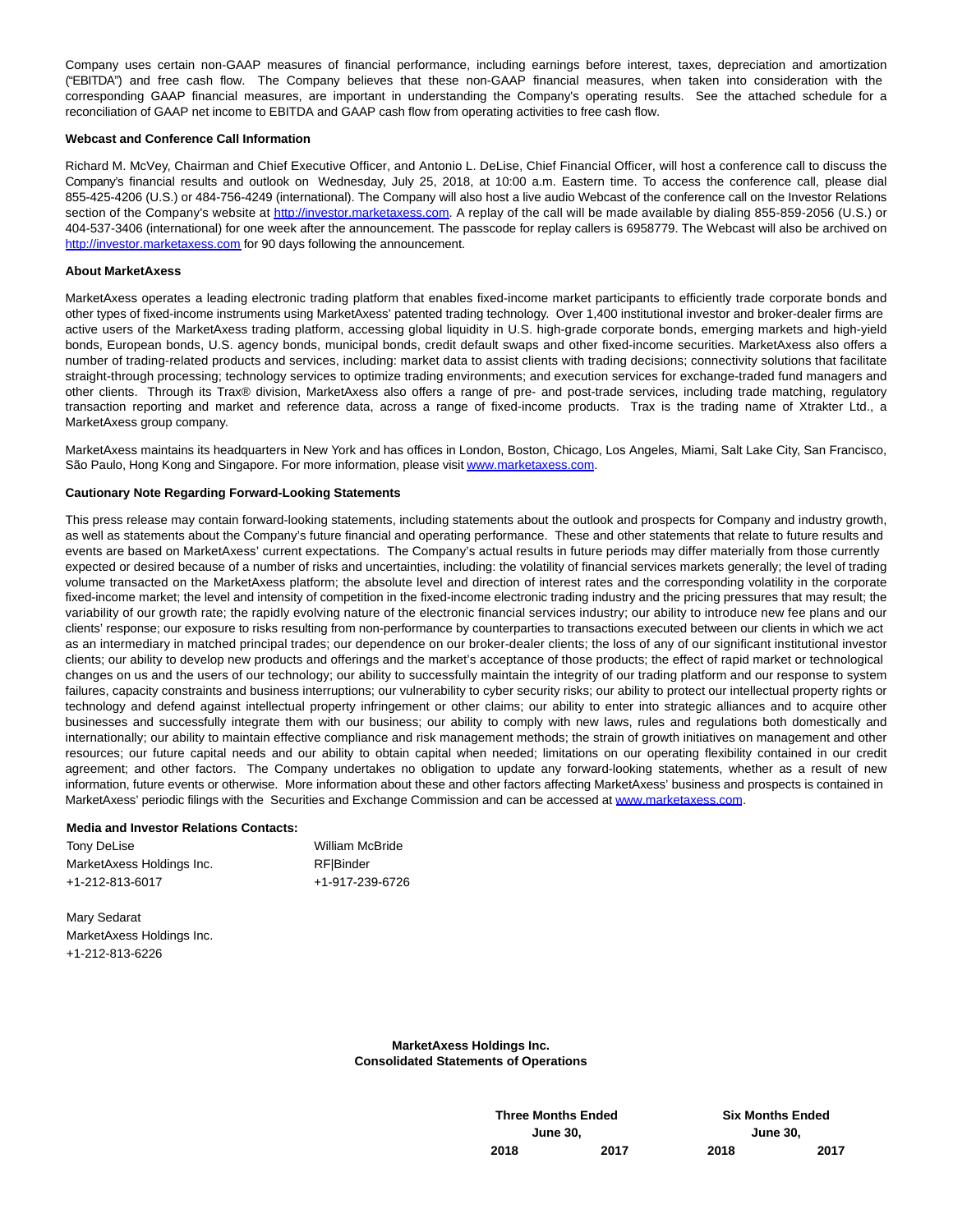## **(In thousands, except per share data) (unaudited)**

| <b>Revenues</b>                          |              |              |               |               |
|------------------------------------------|--------------|--------------|---------------|---------------|
| Commissions                              | \$<br>96,113 | \$<br>87,015 | \$<br>198,885 | \$<br>181,037 |
| Information services                     | 6,930        | 6,497        | 13,996        | 12,682        |
| Post-trade services                      | 3,620        | 2,489        | 8,196         | 4,945         |
| Other                                    | 301          | 313          | 601           | 614           |
| <b>Total revenues</b>                    | 106,964      | 96,314       | 221,678       | 199,278       |
| <b>Expenses</b>                          |              |              |               |               |
| Employee compensation and benefits       | 26,199       | 25,319       | 55,033        | 52,603        |
| Depreciation and amortization            | 5,790        | 4,790        | 11,059        | 9,483         |
| Technology and communications            | 5,793        | 4,822        | 11,572        | 9,407         |
| Professional and consulting fees         | 5,426        | 4,086        | 10,483        | 8,365         |
| Occupancy                                | 3,467        | 1,422        | 6,804         | 2,826         |
| Marketing and advertising                | 3,535        | 2,782        | 5,600         | 4,668         |
| Clearing costs                           | 2,012        | 1,517        | 3,737         | 2,844         |
| General and administrative               | 2,708        | 2,591        | 5,183         | 4,939         |
| <b>Total expenses</b>                    | 54,930       | 47,329       | 109,471       | 95,135        |
| <b>Operating income</b>                  | 52,034       | 48,985       | 112,207       | 104,143       |
| Other income (expense)                   |              |              |               |               |
| Investment income                        | 1,383        | 840          | 2,551         | 1,587         |
| Other, net                               | (207)        | (252)        | (535)         | (550)         |
| <b>Total other income</b>                | 1,176        | 588          | 2,016         | 1,037         |
| Income before income taxes               | 53,210       | 49,573       | 114,223       | 105,180       |
| Provision for income taxes               | 12,723       | 11,550       | 25,796        | 24,694        |
| Net income                               | \$<br>40,487 | \$<br>38,023 | \$<br>88,427  | \$<br>80,486  |
| Per Share Data:                          |              |              |               |               |
| Net income per common share              |              |              |               |               |
| Basic                                    | \$<br>1.10   | \$<br>1.03   | \$<br>2.39    | \$<br>2.18    |
| <b>Diluted</b>                           | \$<br>1.07   | \$<br>1.00   | \$<br>2.33    | \$<br>2.11    |
| Cash dividends declared per common share | \$<br>0.42   | \$<br>0.33   | \$<br>0.84    | \$<br>0.66    |
| Weighted-average common shares:          |              |              |               |               |
| <b>Basic</b>                             | 36,950       | 36,853       | 36,952        | 36,852        |
| <b>Diluted</b>                           | 37,862       | 38,077       | 37,874        | 38,095        |

#### **MarketAxess Holdings Inc. Commission Revenue Details**

|                              | <b>Three Months Ended</b>                                         |                 |        |    | <b>Six Months Ended</b> |                 |         |  |
|------------------------------|-------------------------------------------------------------------|-----------------|--------|----|-------------------------|-----------------|---------|--|
|                              |                                                                   | <b>June 30,</b> |        |    |                         | <b>June 30,</b> |         |  |
|                              | 2018                                                              |                 | 2017   |    | 2018                    |                 | 2017    |  |
|                              | <b>Total Commissions Revenue</b><br>(In thousands)<br>(unaudited) |                 |        |    |                         |                 |         |  |
| <b>Transaction Fees</b>      |                                                                   |                 |        |    |                         |                 |         |  |
| U.S. high-grade              | \$<br>36,401                                                      | \$              | 32,868 | \$ | 75,168                  | \$              | 68,391  |  |
| Other credit <sup>1</sup>    | 34,765                                                            |                 | 37,145 |    | 75,192                  |                 | 78,840  |  |
| Liquid products <sup>2</sup> | 488                                                               |                 | 570    |    | 1,071                   |                 | 1,200   |  |
| Total transaction fees       | 71,654                                                            |                 | 70,583 |    | 151,431                 |                 | 148.431 |  |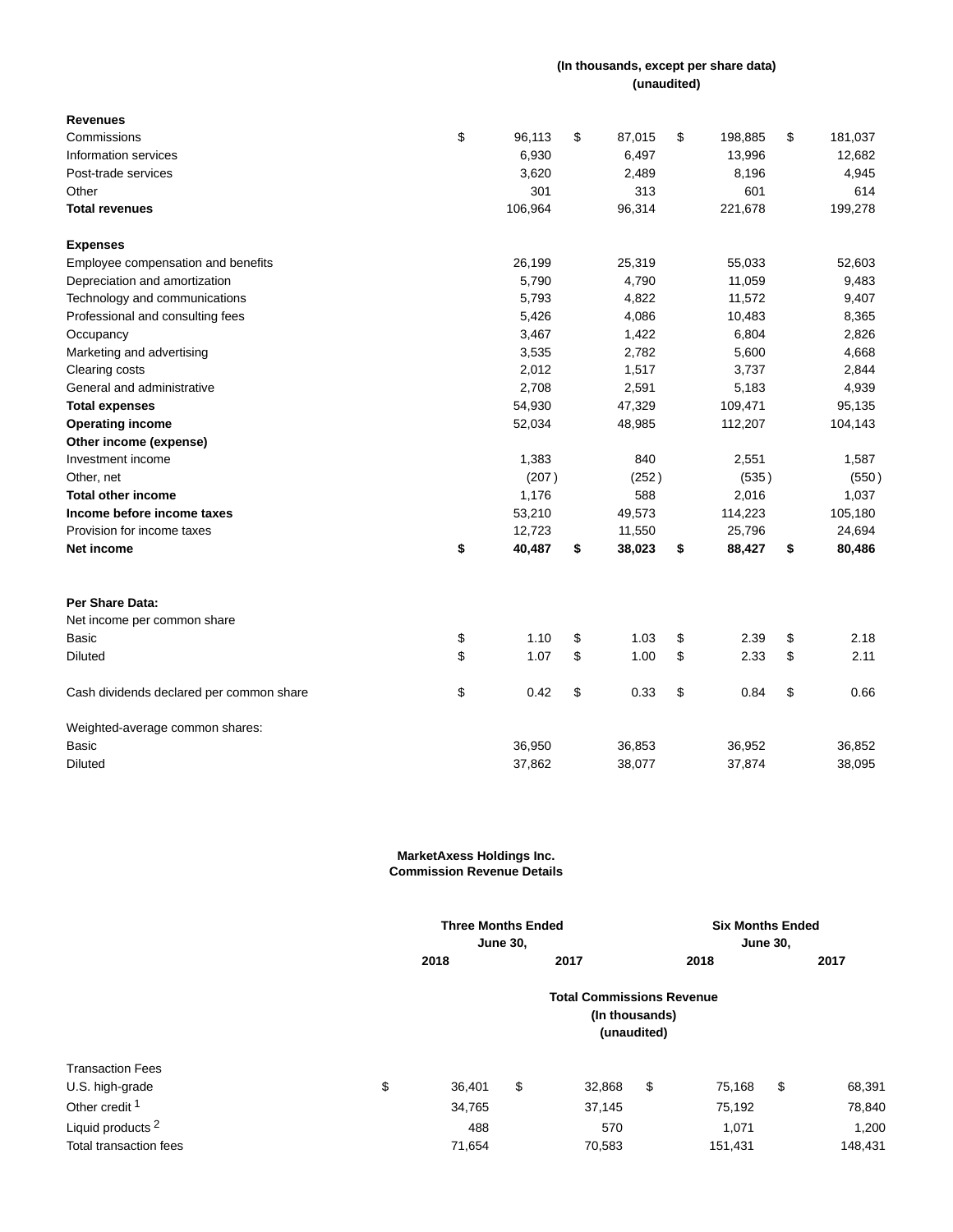| <b>Total commissions</b>       | 96.113 | 87,015 | 198.885 | 181,037 |
|--------------------------------|--------|--------|---------|---------|
| Total distribution fees        | 24.459 | 16.432 | 47.454  | 32,606  |
| Liquid products <sup>2,3</sup> | 156    | 118    | 384     | 262     |
| Other credit <sup>1</sup>      | 6.042  | 384    | 11,582  | 664     |
| U.S. high-grade                | 18.261 | 15,930 | 35.488  | 31,680  |
| <b>Distribution Fees</b>       |        |        |         |         |

|                                 | Average Variable Transaction Fee Per Million<br>(unaudited) |     |    |     |   |     |   |     |
|---------------------------------|-------------------------------------------------------------|-----|----|-----|---|-----|---|-----|
|                                 |                                                             |     |    |     |   |     |   |     |
| U.S. high-grade - fixed-rate    |                                                             | 162 | \$ | 165 | S | 160 | S | 166 |
| U.S. high-grade - floating-rate |                                                             | 96  |    | 63  |   | 95  |   | 59  |
| Total U.S. high-grade           |                                                             | 158 |    | 162 |   | 156 |   | 162 |
| Other credit                    |                                                             | 196 |    | 257 |   | 199 |   | 259 |
| Liquid products                 |                                                             | 39  |    | 43  |   | 40  |   | 42  |
| <b>Total</b>                    |                                                             | 170 |    | 195 |   | 171 |   | 196 |

1 Other credit includes high-yield, emerging markets, Eurobonds and municipal bonds.

2 Liquid products includes U.S. agencies and European government bonds.

3 Includes CDS SEF-related revenue.

## **MarketAxess Holdings Inc. Consolidated Condensed Balance Sheet Data**

|                                            |             | As of         |                |                   |  |  |
|--------------------------------------------|-------------|---------------|----------------|-------------------|--|--|
|                                            |             | June 30, 2018 |                | December 31, 2017 |  |  |
|                                            |             |               | (In thousands) |                   |  |  |
|                                            | (unaudited) |               |                |                   |  |  |
| <b>Assets</b>                              |             |               |                |                   |  |  |
| Cash and cash equivalents                  | \$          | 170,686       | \$             | 167,014           |  |  |
| Investments, at fair value                 |             | 249,591       |                | 239,521           |  |  |
| Accounts receivable, net                   |             | 61,883        |                | 52,636            |  |  |
| All other assets                           |             | 135,438       |                | 122,061           |  |  |
| <b>Total assets</b>                        | \$          | 617,598       | \$             | 581,232           |  |  |
| Liabilities and stockholders' equity       |             |               |                |                   |  |  |
| <b>Total liabilities</b>                   | \$          | 60,220        | \$             | 66,464            |  |  |
| Total stockholders' equity                 |             | 557,378       |                | 514,768           |  |  |
| Total liabilities and stockholders' equity | \$          | 617,598       | \$             | 581,232           |  |  |

**MarketAxess Holdings Inc. Reconciliation of Non-GAAP Financial Measures**

|      | <b>Three Months Ended</b> | <b>Six Months Ended</b> |      |  |  |  |
|------|---------------------------|-------------------------|------|--|--|--|
|      | <b>June 30.</b>           | <b>June 30.</b>         |      |  |  |  |
| 2018 | 2017                      | 2018                    | 2017 |  |  |  |

**Earnings Before Interest, Taxes, Depreciation and Amortization (In thousands) (unaudited)**